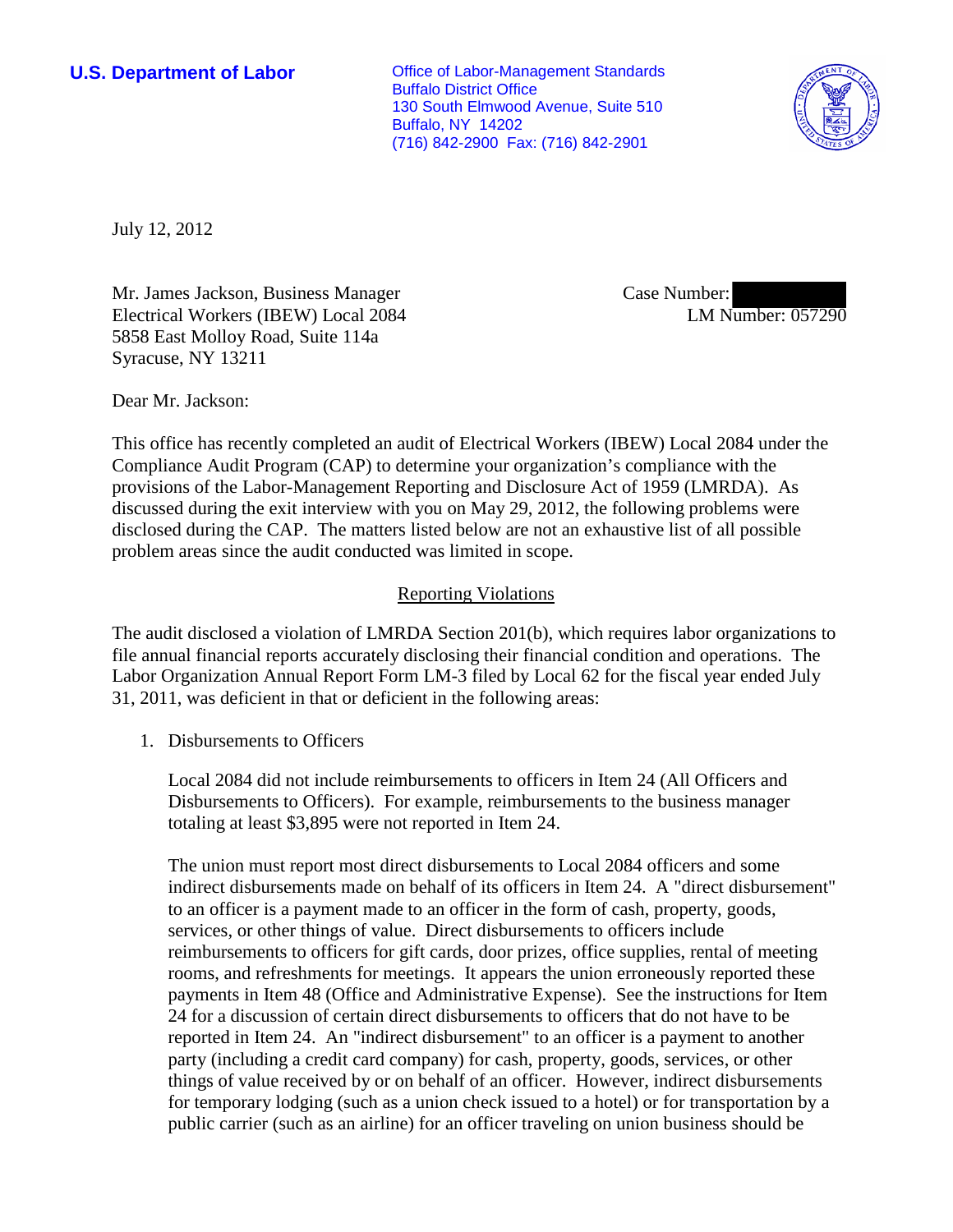reported in Item 48 (Office and Administrative Expense).

The union also failed to report deductions from payments to officers in Item 24, Line 10 (Less Deductions). The net disbursements to officers in Item 24, Line 11 (Net Disbursements) and cash disbursements to officers in Item 45 (To Officers) are incorrect. The LM-3 instructions require the union to enter disbursements for the transmittal of withheld taxes and other payroll deductions in Item 54 (Other Disbursements).

2. Acquire/Dispose of Property

Item 13 (During the reporting period did your organization acquire or dispose of any assets in any manner other than by purchase or sale?) should have been answered, "Yes," because the union gave away bibles and gift cards during the year. The union must identify the type and value of any property given away in the additional information section of the LM report along with the identity of the recipient(s) or donor(s) of such property. The union does not have to itemize every recipient of such giveaways by name. The union can describe the recipients by broad categories if appropriate such as "members" or "new retirees."

3. Sale of Supplies

The local did not correctly report receipts from the sale of supplies. The audit revealed that during fiscal year 2011, the local collected receipts totaling at least \$480 for items it re-sold to members. The LM-3 instructions require that the union report proceeds from the sale of supplies in Item 43 (Other Receipts). The union must also report the value of any supplies for resale on hand at the beginning and the end of the year in Item 30 (Other Assets).

I am not requiring that Local 2084 file an amended LM report for 2011 to correct the deficient items, but Local 2084 has agreed to properly report the deficient items on all future reports it files with OLMS.

4. Failure to File Bylaws

The audit disclosed a violation of LMRDA Section 201(a), which requires that a union submit a copy of its revised constitution and bylaws with its LM report when it makes changes to its constitution or bylaws. Local 2084 amended its constitution and bylaws in 2011, and did not file a copy with its LM report for that year.

Local 2084 has now filed a copy of its constitution and bylaws.

# Other Issues